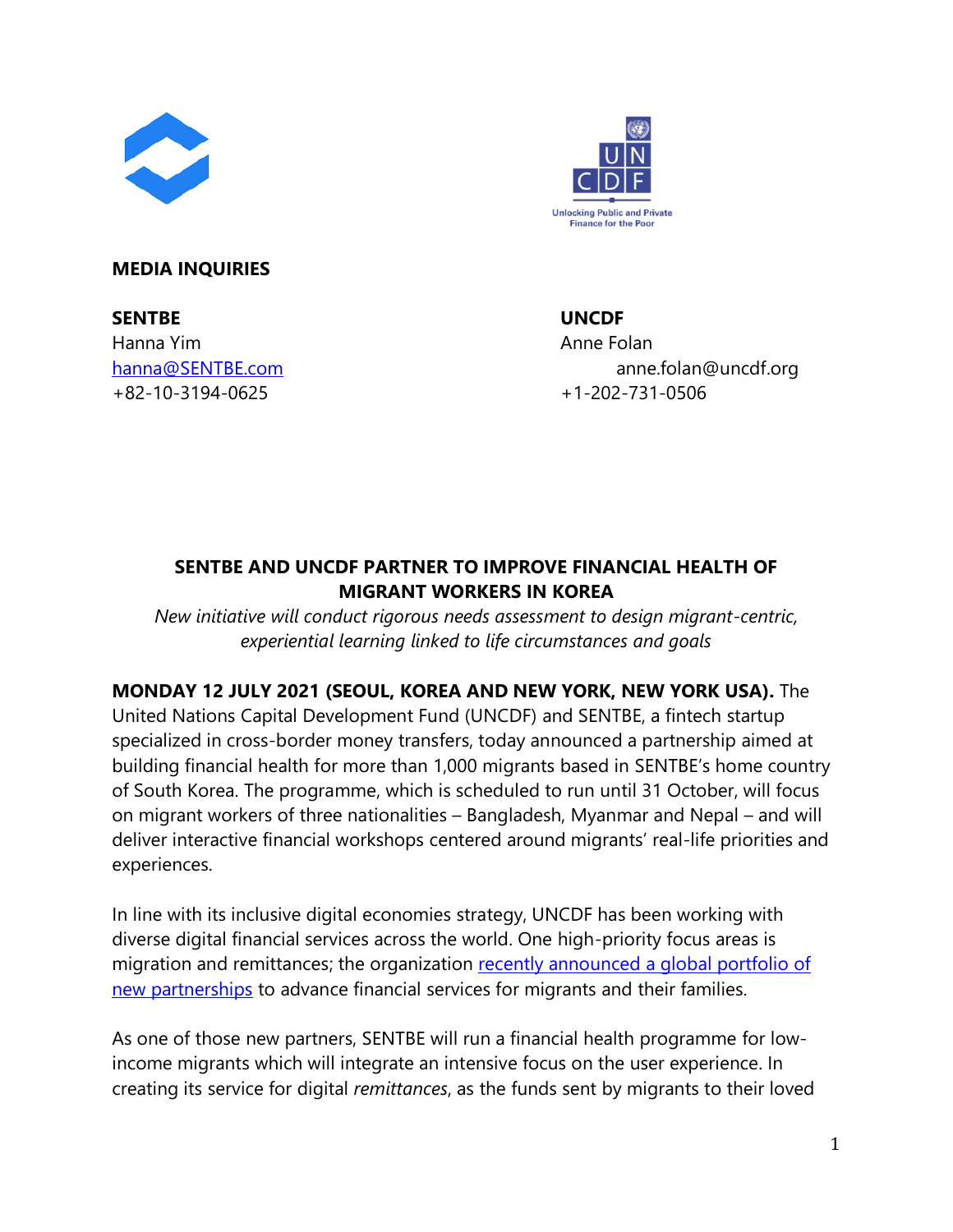ones are known, SENTBE has sought to address a widespread problem: migrant workers simply send hard-earned income to their families, but those remittances are not strategically managed. Both UNCDF and SENTBE see an opportunity to solve this problem by helping migrant workers link their remittances to other appropriate financial services.

"Remittances are the universal fact of migrants' financial lives," said Amil Aneja, UNCDF lead specialist, migration and remittances, "and as such, they are key to building migrants' financial resilience. Through SENTBE's success in the highly competitive Asian market, including its selection as the mobile transfer operator partner for Samsung Pay's new transfer service, and now the innovative and migrant-centric approach to its UNCDF programme, we are confident that SENTBE is our ideal partner for this effort. We look forward to working together to help our target market of low-income migrant families achieve their financial objectives."

SENTBE will conduct a needs assessment to better understand the financial behaviors of migrant workers in the uses of their remittances. Findings from the assessment will be incorporated into a financial skills-building programme which will be provided both inperson and on-line to more than 1,000 migrant worker customers this year. Crucially, the programme will be designed with a human-centric approach rather than one-way lectures. Migrant workers will participate in workshops where, among other activities, they will revisit the moment they made the decision to migrate, an exercise aimed at evoking their initial motivation and life goals. SENTBE will guide them to learn how they can use remittances to help achieve those goals, both while they are in Korea and after they return home. Based on the needs assessment results, SENTBE will also look for good-fit financial products and services to offer their customers beyond remittances.

"SENTBE strongly believes that we can make a real positive impact by helping our migrant users improve their financial health along with our product and service in partnership with UNCDF*,"* Seongouk Choi, CEO of SENTBE, said.

— ### —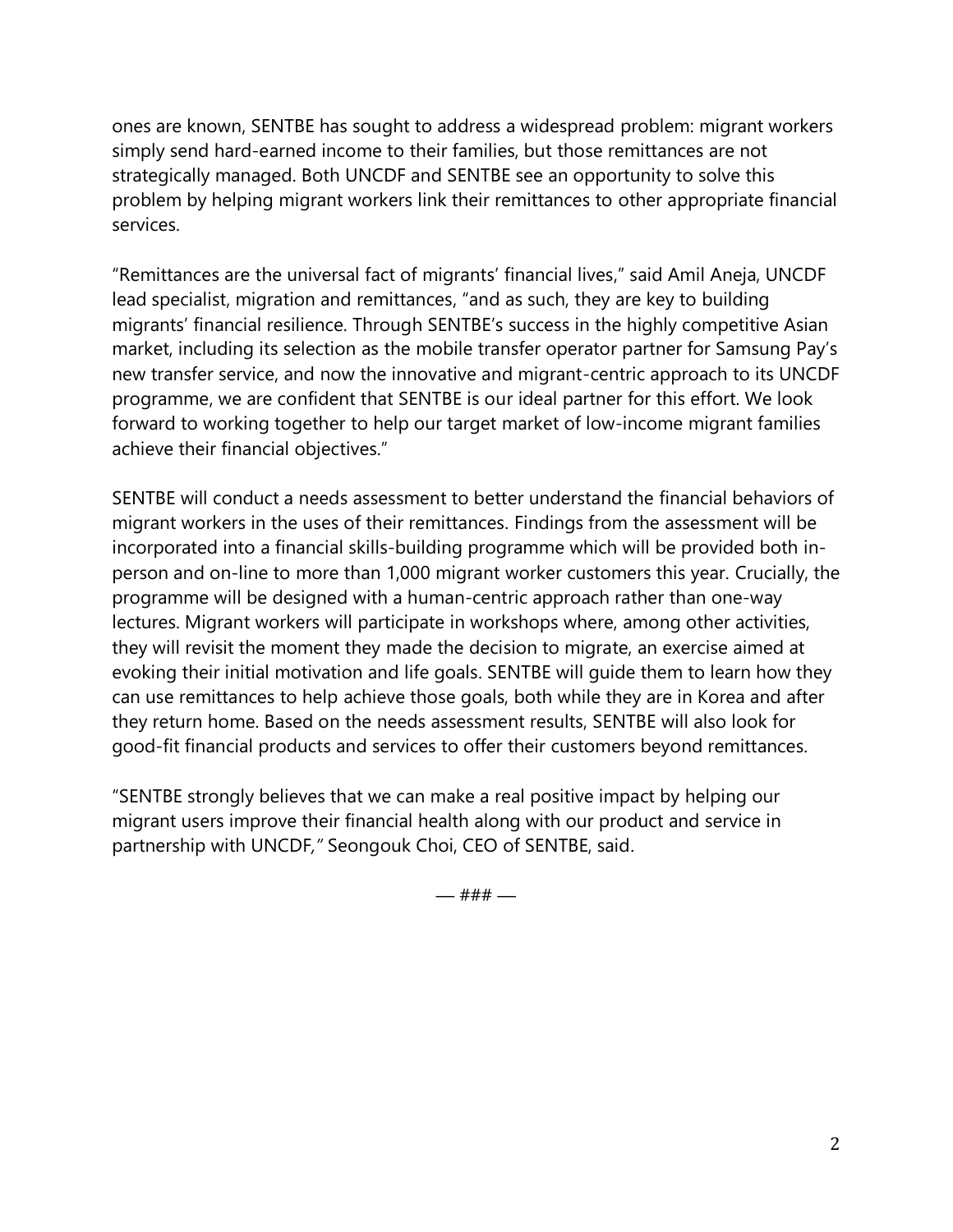## **ABOUT SENTBE**

SENTBE, found in 2015 and based in Korea and Singapore, is a fintech firm specialized in cross-border money transfer. SENTBE has been pursuing a mission of eliminating the inefficiency in finance, particularly in the area of all types of money transfer between different borders. In line with this core value, SENTBE is conscious of financial inclusion and believes that its products and service can create impact for those who are financially excluded. SENTBE is mainly servicing C2C remittance and B2B cross-border payment. SENTBE has reduced the cost of cross-border money transfer to 1.2% of total transferred amount and made the transfer faster and easier with is online and mobile-based products. Its major customers, migrant workers and micro-, small-, and medium-sized enterprises (MSMEs), who have been overlooked for long in finance, are now experiencing cheaper, faster and easier cross-border money transfer. SENTBE has been also managing its impact directly created from its core business by linking three subgoals of UN SDGs – reducing remittance cost (10.c) and migration cost (10.7), and improving financial access for MSMEs (8.3).

### **ABOUT UNCDF**

UNCDF makes public and private finance work for the poor in the world's 46 least developed countries (LDCs). With its capital mandate and instruments, UNCDF offers 'last mile' finance

models that unlock public and private resources, especially at the domestic level, to reduce poverty and support local economic development. UNCDF's financing models work

through two channels: financial inclusion that expands the opportunities for individuals, households and small businesses to participate in the local economy, providing them with the tools they need to climb out of poverty and manage their financial lives; and localized investments—fiscal decentralization, innovative municipal finance and structured project finance—that drive the public and private funding that underpins